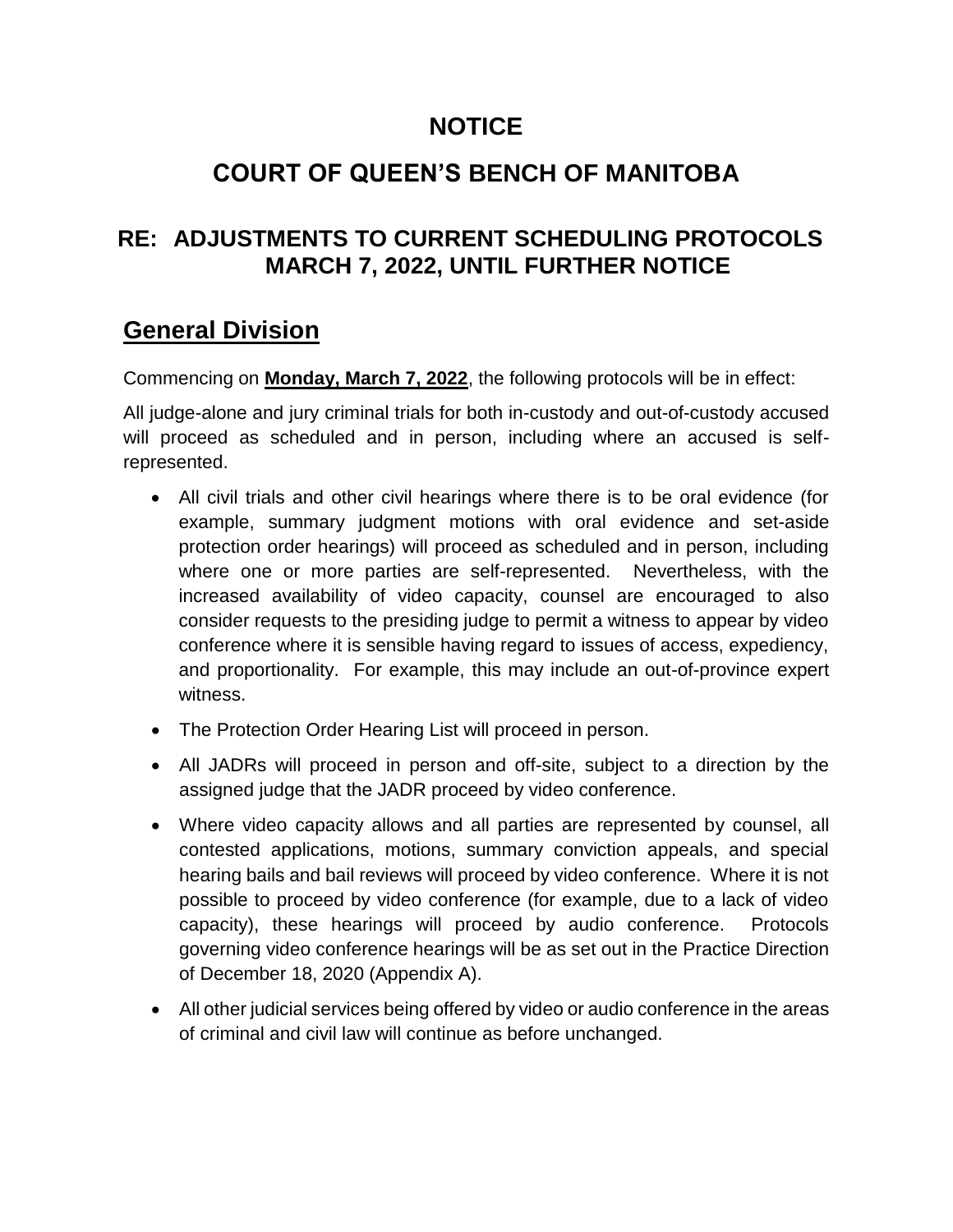Commencing on **Monday, April 4, 2022**, the above protocols will be modified as follows:

- With the exception of civil and criminal pre-trial conferences, case management conferences, resolution conferences, and "pre-JADR" conferences, all matters will proceed as scheduled and in person. This includes all lists (civil uncontested, small claims appeals, criminal motions and bails, s. 525s, estreatals, and summary conviction appeals). This also includes all contested applications, motions, summary conviction appeals, and special hearing bails and bail reviews. Should circumstances arise which may justify proceeding with contested matters by video conference (where capacity allows) or by audio conference, counsel may direct such requests to the presiding judge.
- Where there are counsel representing all parties, all civil and criminal pre-trial conferences, case management conferences, resolution conferences, and "pre-JADR" conferences will continue to proceed by video or audio conference. In accordance with what is now a long-standing practice, participating counsel are responsible for providing the video link or conference call services, including the dial-in numbers and access codes, by email to the judge's assistant by the Thursday of the week before the scheduled date.
- Where one or more parties are not represented by counsel, all civil and criminal pre-trial conferences, case management conferences, and resolution conferences will proceed in person (in a courtroom).

Commencing on **Tuesday, September 6, 2022**, there will be a full return to pre-COVID pandemic practice, except:

- Civil and criminal pre-trial conferences, case management conferences, resolution conferences and pre-JADR conferences (where there are counsel representing all parties) will continue to proceed by video or audio conference unless the presiding judge directs them to proceed in chambers.
- JADRs may proceed off-site or by video conference if so directed by the assigned judge.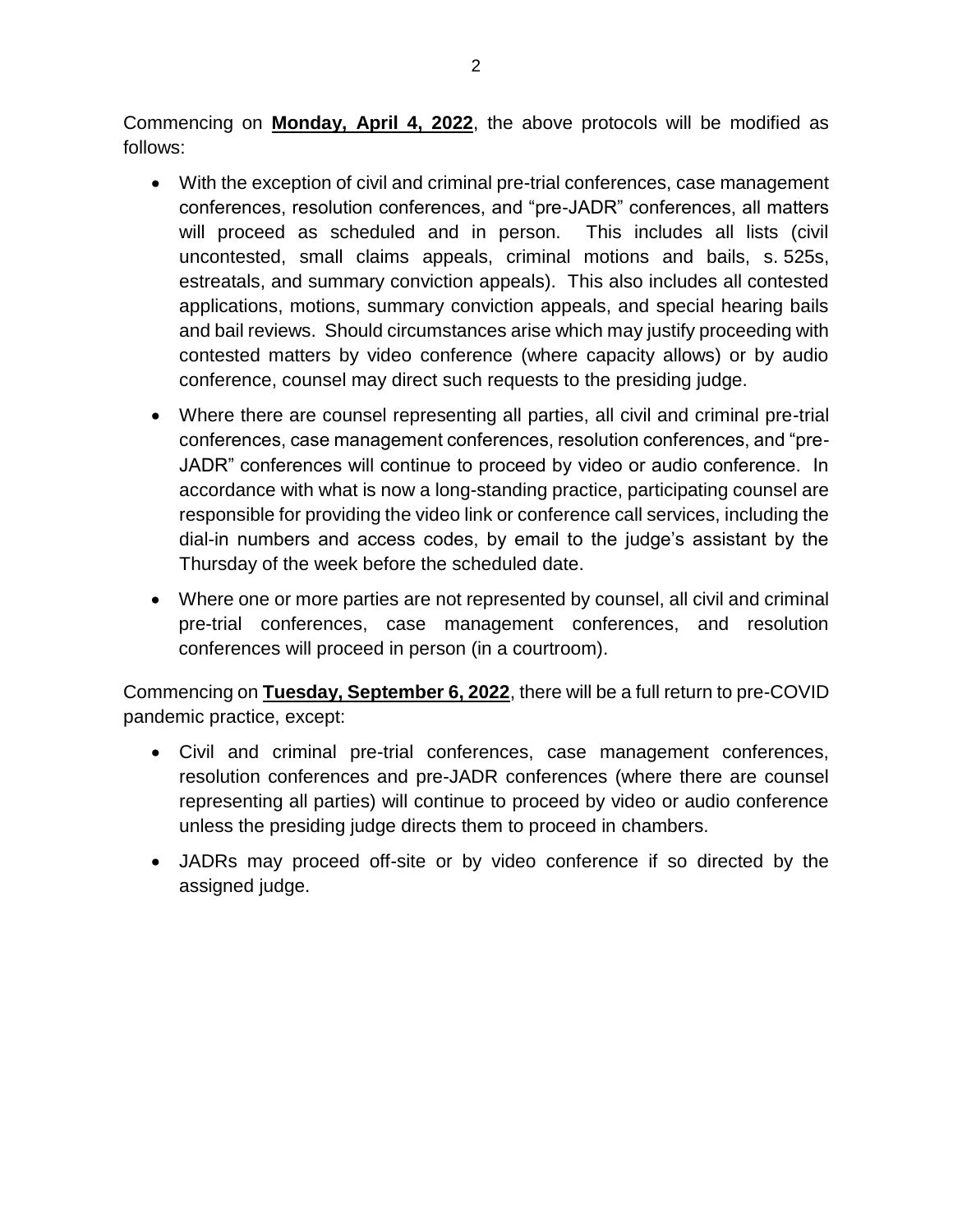# **Family Division**

Commencing on **Monday, March 7, 2022**, the following protocols will be in effect:

### Trials

All family and child protection trials, set-aside protection order hearings, and other family hearings where there is oral evidence will proceed as scheduled and in person, including where one or more parties are self-represented. Counsel are encouraged to also consider requests to the presiding judge to permit a witness to appear by video conference where it is sensible having regard to issues of access, expediency, and proportionality.

#### Lists

The Child Protection Intake List and the Child Protection Pre-Trial Conference List will proceed in person.

The Family Triage Hearing List will proceed in person.

The Triage Screening List, overseen by Angie Tkachuk, will continue to proceed via telephone.

#### JADRs

JADRs will continue to proceed by video conference, subject to a direction by the assigned judge that the JADR proceed in person off-site. Protocols governing video conference hearings will be as set out in the Practice Direction of December 18, 2020 (Appendix A).

All other Family Division judicial services (for example, case conferences and motions) that are currently being offered by video or audio conference will continue unchanged during this transition until April 4, 2022.